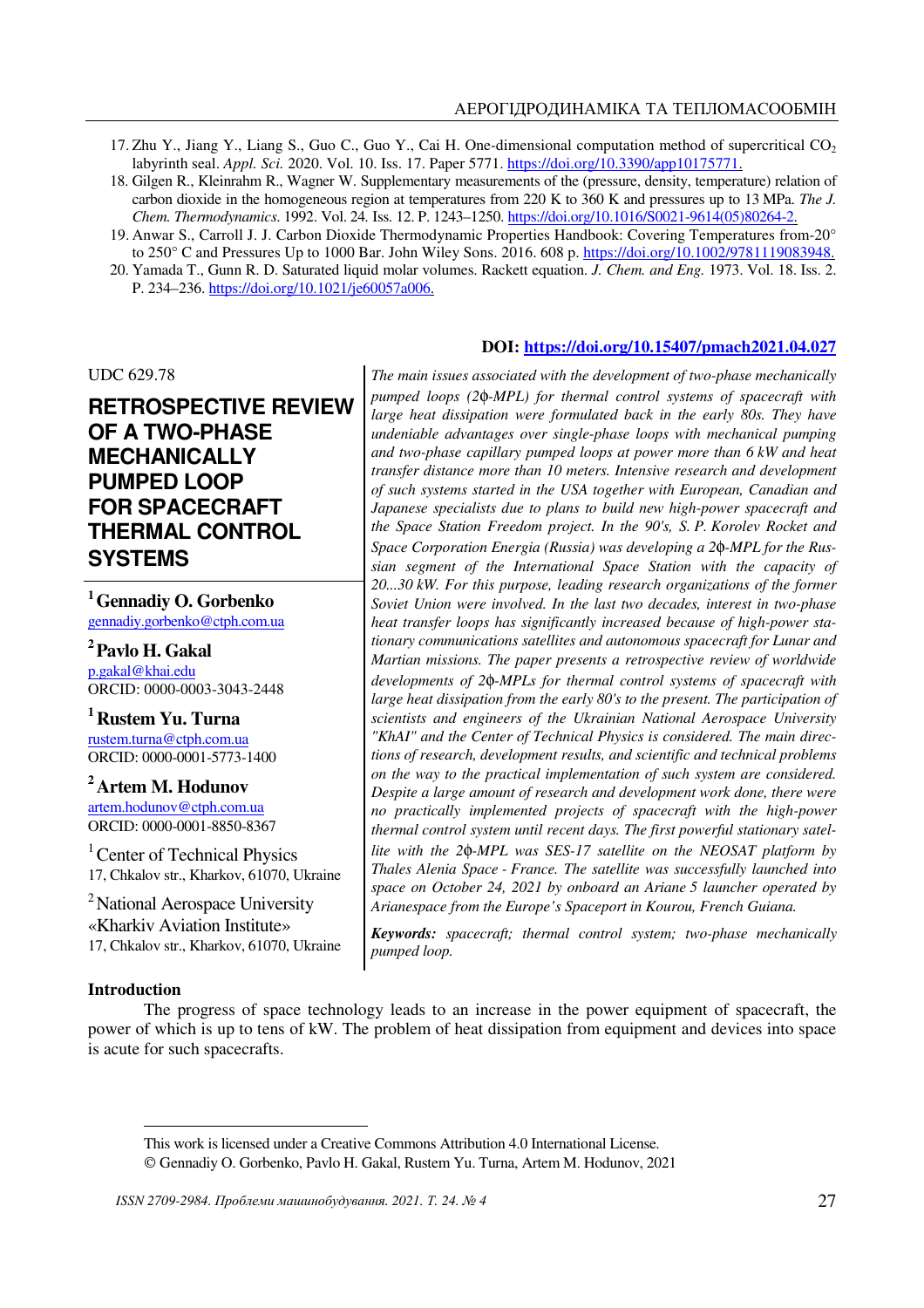With a large heat dissipation (more than 6 kW) and a large heat transfer distance (more than 10 meters), it is rational to build Thermal Control Systems (TCS) based on 2φ-MPLs.

A simplified schematic diagram of the TCS is shown as a single loop in Fig. 1.

The system includes a pump, heat exchangers (evaporators, heat sinks), a radiator with a condenser, and a hydraulic accumulator. The pump feeds the working fluid to the evaporators, in which heat from equipment is absorbed by the fluid and part of the fluid is evaporated. There is a two-phase vapor-liquid flow at the outlet of the evaporator. The two-phase flow is directed to condensers of radiator panels, where it is condensed and subcooled. The only way to remove heat from a spacecraft is by rejecting the heat from a radiator surface into the space.



In such loops, heat is accumulated and transferred as latent heat of vaporization, which allows a significant reduction in working fluid flow rate compared to systems based on single-phase loops. Heat exchange occurs with high intensity at evaporation and condensation. 2φ-MPL makes it easy to stabilize and control of payload units temperature. These properties of 2φ-MPL lead to significant savings in mass of TCS. A complex criterion, specific heat transfer coefficient  $K_T$ , is also used to assess the efficiency of TCS [1]:

$$
K_T = \frac{Q \cdot L}{M} \,,
$$

where  $Q$  – heat flux, W;  $L$  – heat transfer distance, m;  $M$  – mass of the system, kg.

As shown in [2], at large heat output (more than 10 kW) and distances of heat transfer (more than 10 meters), 2φ-MPLs have the undeniable advantage in weight and energy consumption for own needs compared to heat pipes, single-phase loops and loop heat pipes.

## **Development of 2**φ**-MPLs**

Intensive research and development of 2φ-MPL began in the USA in the 80's together with European, Canadian and Japanese specialists due to the plans to build high power spacecrafts and the Freedom orbital station project [3]. Ground studies of several 2φ-MPL schemes, in which the "thermal bus" concept was implemented [4, 5], were performed. The original two-phase loop (TPL) concept with a rotating fluid management device, which was subsequently selected as the main one for the Freedom station's thermal control system [8], was proposed by Sundstrand and Boeing [6, 7].

TPLs were also studied in Europe in cooperation with the Columbus space platform project [9].

In the 1980s, research on two-phase heat transfer began in the USSR, in the S. P. Korolev Rocket and Space Corporation Energia (RSC Energia, Russia). The National Aerospace University "KhAI" (Ukraine) took part in these studies. As a result of preliminary studies, in 1991, RSC Energia and "KhAI" co-authored a monograph [10] that included a detailed review of their own and the world's investigations on 2φ-MPL.

In 1992, RSC Energia and "KhAI" initiated a representative interdepartmental seminar [11], which provided an opportunity to coordinate and intensify further 2φ-MPL studies in leading scientific and technical organizations of the former USSR. During this seminar, big progress in the development of TPL with capillary pumped loop (due to the work of S. A. Lavochkin Research Center and Institute of Thermophysics of the Ural Branch of the Russian Academy of Sciences [12]) was noted. At the same time, the insufficient intensity of 2φ-MPL studies for high power satellites was noted.

In the 1990s, the TPL work was continued at NASA and at RSC Energia. RSC Energia has been working on 2φ-MPL with a capacity of 20...30 kW for the Mir-2 space station under development. After integration of Mir-2 and Freedom projects into International Space Station (ISS), the study on 2φ-MPL was continued. 2φ-MPL projects for the American and Russian segments of the ISS were carried out separately, but there was a broad exchange of scientific and technical information. The Keldysh Research Center (Russia) and the Center of Technical Physics (Ukraine) have been deeply involved in this research since 1993.

The design of the Central Two-Phase thermal control system of the International Space Station "ALPHA" Russian Segment (ISS RS) also implements the "thermal bus" concept [13, 14]. The schematic diagram of the ISS thermal control system is shown in Fig. 2 [15]. It is a closed loop, which includes pres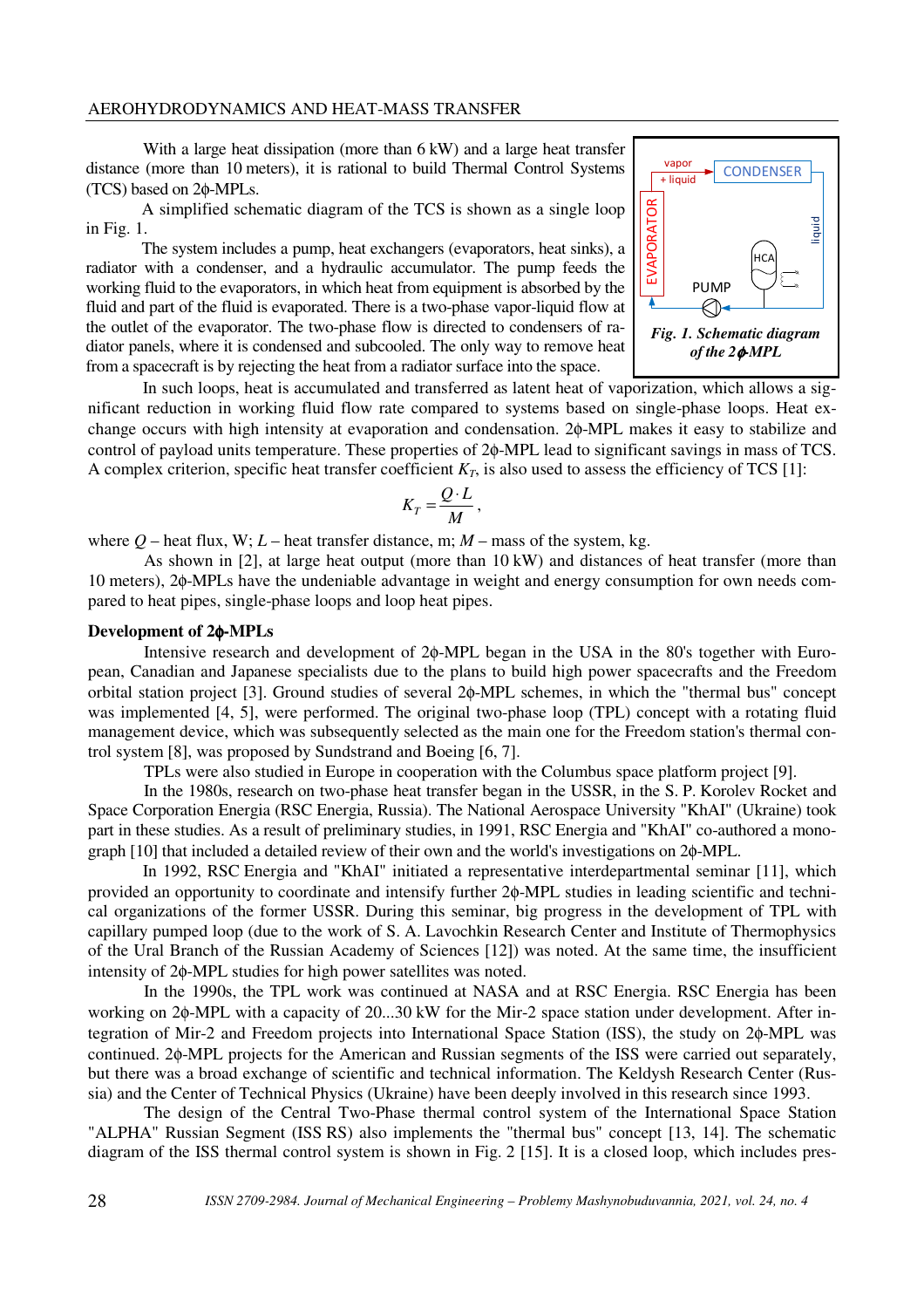sure and bypass liquid lines 1 and 2, two-phase line 3. Pump forces ammonia to the pressure line, where it is fed to evaporative heat exchangers (EHEX). In the evaporative heat exchangers, the ammonia evaporates, collecting heat from the units and through the heat exchanger-regenerator (RHEX), separator (S), rotary hydraulic joint (RHJ), enters the Central Heat Exchanger-Radiator. Here it is condensed, mixed with bypass line, subcooled and flows back to the pump inlet.

The characteristics of the Central Two-Phase thermal control system ISS RS are as follows:

- working fluid ammonia;
- $-$  heat load  $0$ ... 30 kW;
- maximum heat transfer distance 50...100 m;
- ammonia boiling point in the evaporative heat exchangers  $10\pm2.5$  °C;
- electric power consumption for own needs not more than 200 W.

It was first proposed to use a heat-controlled accumulator (HCA) as an element that regulates the saturation pressure in the loop during the design of ISS TPS [16]. Currently, the element base of almost all 2φ-MPL projects in the world, as a rule, includes heat-controlled accumulator.

Work on the ISS TPS project was completed in 1999 by testing the experimental pumped loop of the LEU-1M flight experimental unit onboard Progress spacecraft as part of the Mir space station [11, 17]. The flight test telemetering data base was transferred to the Center of Technical Physics for interpretation and analysis. The results of these tests were summarized in several dissertations by RSC Energia, the Center of Technical Physics, and the Keldysh Research Center [15, 18, 19].

However, NASA eventually implemented a single-phase ammonia-based pumped thermal control system for its ISS segment, as it felt that the risks associated with the use of a fundamentally new two-phase heat transfer loop did not justify its advantages for this project.

The Russian segment of the ISS was assembled from modules that initially had individual liquid heat rejection subsystems. It was assumed that the centralized two-phase heat rejection system would be implemented in a separate Scientific Power Platform (also known by Russian initialism NEP), which would be launched at subsequent stages of the ISS assembly. However, this plan has not yet been implemented. A slightly reduced TPL design is expected to be implemented in an entirely new Science Power Platform module [20].

In the last two decades, interest in two-phase heat transfer loops has significantly increased due to high-power stationary communications satellites and autonomous spacecraft for Lunar and Martian missions.

The industry of stationary communication satellites is rapidly growing. If in the early 2000s, the number of active satellites in geostationary orbit was 958, in 2020, it already is 3371 (3.5 times more) [21].



*Fig. 3. Stand for the mechanically pumped TPL study at the Center of Technical Physics*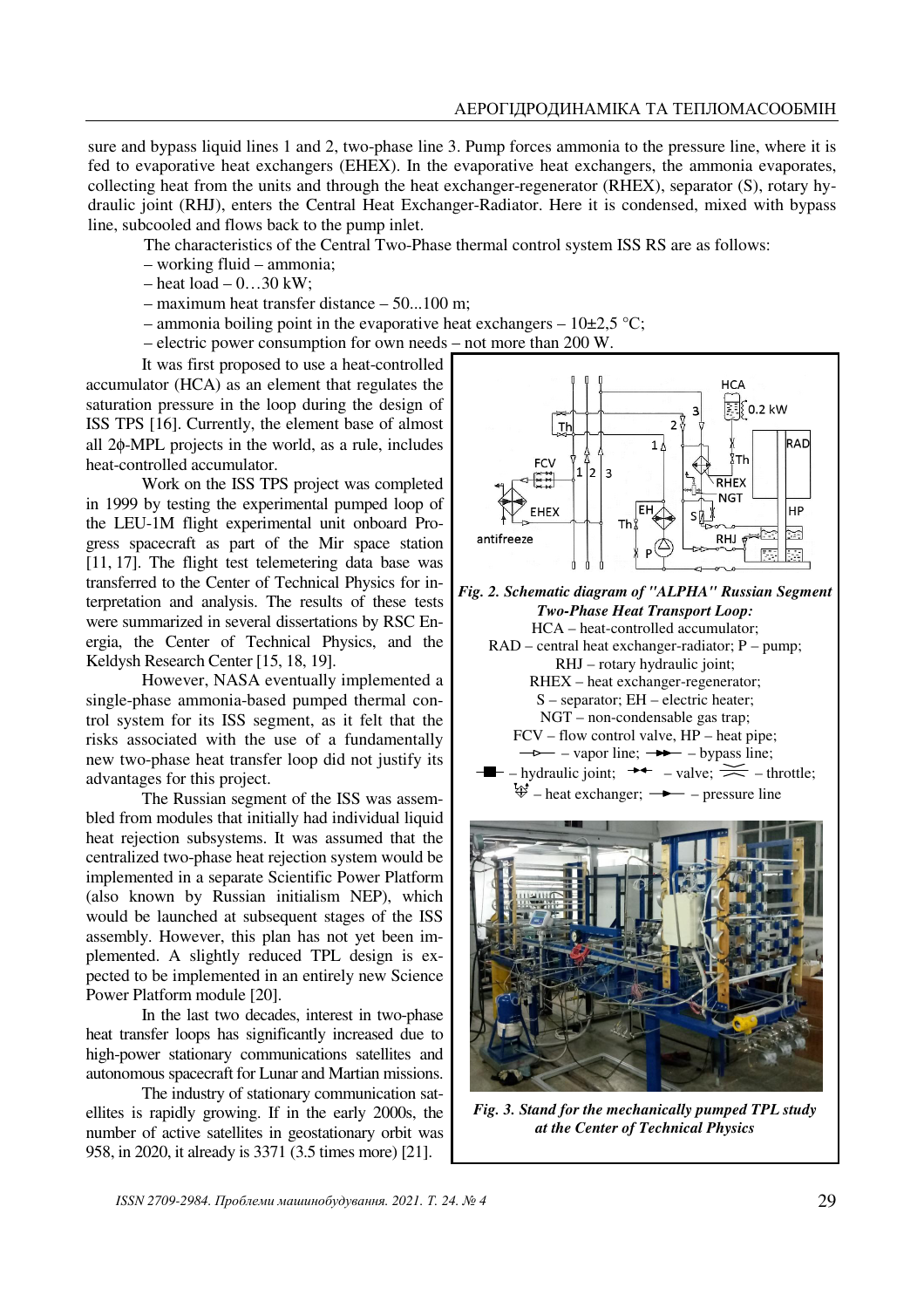One of the manufacturers of powerful stationary satellites is Thales Alenia Space – France. From 2003 to 2013, TAS-F, together with the Center of Technical Physics, have performed a large amount of experimental and theoretical work to select the optimal concept and structure of TPL for stationary space platforms with capacities from 7 to 20 kW [22, 23].

The Center of Technical Physics designed and built two experimental stands with freon 134A and ammonia as working fluids, on which (Fig. 3) joint studies of two-phase heat-transfer loops and element base were carried out in France and in Ukraine. Methods of design and calculation of characteristics of key elements of mechanically pumped TPL have also been developed: heat sinks, condensers, heat-controlled accumulator [24].

From 2014 to 2020, the Center of Technical Physics was involved in the 2φ-MPL development for the next-generation satellite SES-17, ordered by the telecommunications network provider SES S. A. [25, 26, 27].

Tests and certification of prototypes of the element base – heat sinks, condensers, heat-controlled accumulator – were performed. The satellite was launched into space on October 24, 2021 by onboard an Ariane 5 launcher operated by Arianespace from the Europe's Spaceport in Kourou, French Guiana [28]. For this project, heat-controlled accumulator was developed by the Center of Technical Physics and manufactured at the Ukrainian FED Corporation. The heat-controlled accumulator passed a set of qualification tests and is included in the regular thermal control system.

In the 2000s, work on 2φ-MPL continued in the USA, Europe, China, and Japan.

The work [29] points out the obvious advantages of using 2φ-MPL in comparison with single-phase solutions for satellites on low orbits and stationary satellites of 20...100 kW, which allows saving up to 50...80% of weight of the TCS. The authors note that, as of 2002, published information was not enough for engineers to confidently design a two-phase thermal control system for operation in microgravity conditions.

Mechanically pumped single-phase loops have also been used for thermal control of spacecraft in interplanetary missions [30].

Thermal issues on interplanetary spacecraft pose one of the greatest threats to achieving the goals of interplanetary missions. What is needed is a TCS that can simultaneously cope with the effects of a wide variety of environmental conditions, save energy consumption for heating and cooling objects and provide accurate instrument temperature control to reduce channel interference. Such capabilities are available through the use of 2φ-MPL and deeper heat control. Jet Propulsion Laboratory is currently developing a TPL-based thermal control system for spacecraft weighing up to 250 kg, which includes several evaporators and condensers [31, 32].

The NASA Technology Roadmap [33] classifies 2φ-MPLs as preferred for a series of future agency space missions, and also identifies the challenges faced during the implementation of TPL.

For the tasks mentioned in the NASA roadmap, Advanced Cooling Technologies, Inc. proposed an original TPL concept, in which the mechanism of separation and distribution of two-phase flow in the loop [34, 35] was improved compared to the previously developed TPL design with rotating fluid management device [6, 7]. The coolant is pumped by a mechanical pump coupled with two ejectors. Separation of phases after evaporators takes place in a special separator, which also serves as an accumulator.

A hybrid 2φ-MPL with combined pumping and capillary pumping can be proposed as an alternative design for medium power installations (2–10 kW) [36, 37]. In [38], the necessity of development of hybrid two-phase thermal control systems for spacecraft of a new class (H-TCS) for Lunar, Martian and Near-Earth Object projects is noted. They should perform the functions of simultaneous cooling and heating of objects under different gravity and temperature conditions. Hybrid 2φ-MPLs can fill the gap between capillary pumped loop and pumped TPL, successfully combining the advantages of pumped loops and capillary pumping of coolant.

A significant amount of work on two-phase heat transfer with capillary and pumped working fluid flow has been done at the National Aerospace Laboratory of the Netherlands since the 1980s up to the present time. The laboratory has performed extensive stand tests of the TPL and its elements [2, 27, 39].

The Alpha Magnetic Spectrometer instrument onboard the ISS was successfully launched in 2011, in which a small-sized TPL with mechanically pumped of carbon dioxide was used to thermally stabilize the object [40, 41].

National Aerospace Laboratory of the Netherlands has a long history of developing and practically implementing heat-controlled accumulators. National Aerospace Laboratory of the Netherlands was involved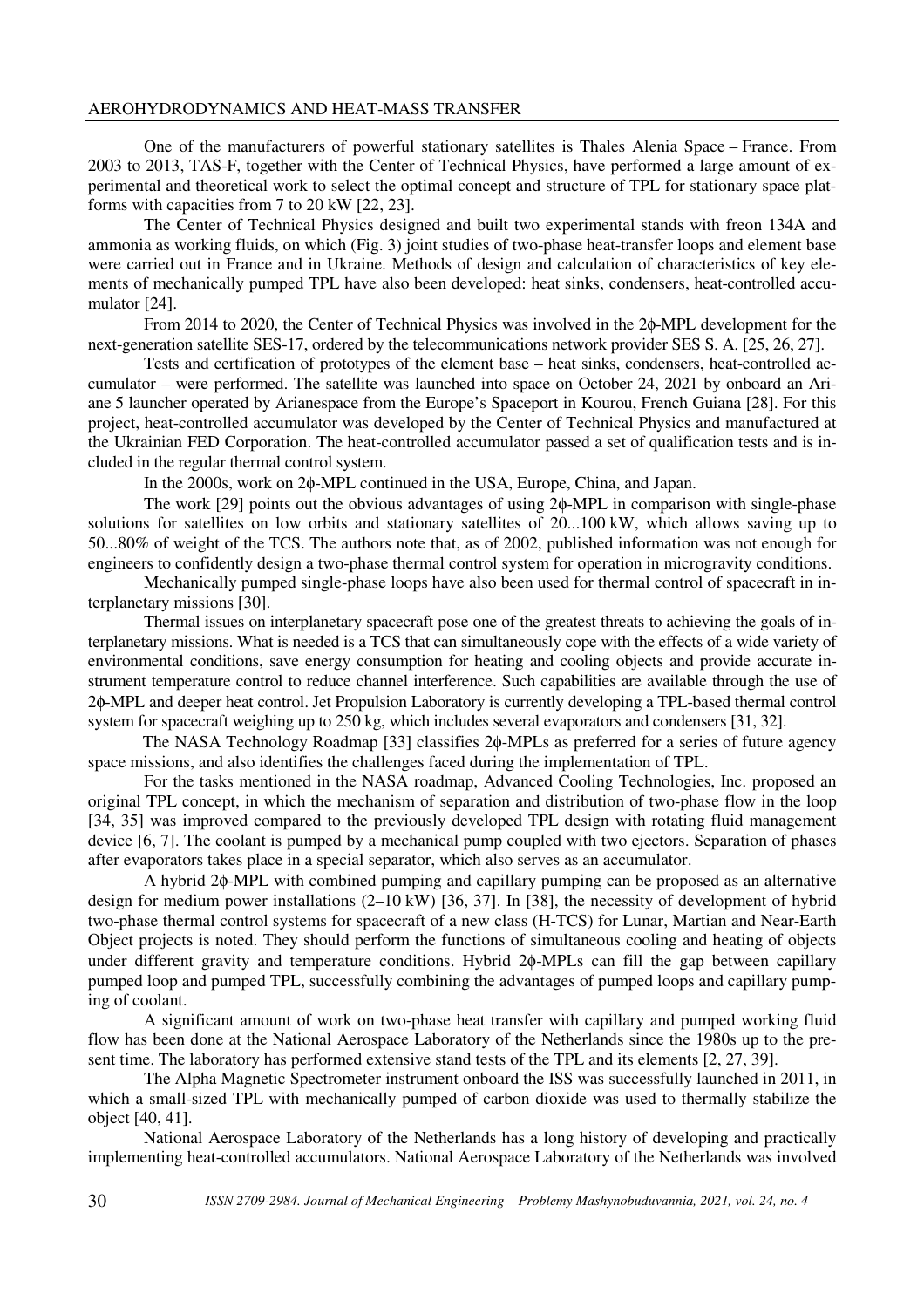in the development of the two-phase accumulator concept for the Tracker Thermal Control System and in the design of the heat-controlled accumulator prototype for the Thales Alenia Space – France. Heat-controlled accumulator volumes may range from 10 to 40 liters, depending on the mission application [28].

During the last decades, extensive research on 2φ-MPL has been carried out in China [42, 43].

MIT, Zhongshan University, China Space Technology Center, National Aerospace Laboratory of the Netherlands, National Institute for Subatomic Physics, National Institute of Nuclear Physics of the University of Geneva, and other Chinese research centers have jointly developed an active thermal management system for the scientific research instrument, the AMS-02 Alpha Magnetic Spectrometer [44, 45]. The work [46] outlines the results of the study (carried out jointly with National Aerospace Laboratory of the Netherlands) of the characteristics of the TPL with the original model of flow-through heat-controlled accumulator, which is operable both on ground and in space.

2φ-MPL is a fundamentally new system for the spacecraft development practice. Despite a huge amount of research and development work [47], there are no practically implemented TCS projects with high-power TPL so far. The main reason is said to be the great risks associated with the insufficient study of the processes of two-phase heat transfer, hydrodynamics and heat exchange in microgravity [31], the lack of an element base qualified for space and the methodology of ground tests of 2φ-MPL. Therefore, concepts and methods that allow the qualification of the system on the basis of ground tests without mandatory tests in microgravity are important. Such concept is proposed in the Center of Technical Physics work [48].

The first powerful stationary satellite with the mechanically pumped TPL system was the SES-17 telecommunication satellite based on the Spacebus Near-Earth Object platform developed by Thales Alenia Space – France [49] and launched into orbit on October 24, 2021.

# **Conclusion**

Mechanically pumped two-phase heat transfer loops for spacecraft TCS systems have been intensively developed for more than 40 years. They have undeniable advantages over single-phase loops with mechanical pumping and two-phase capillary pumped loops at power more than 6 kW and heat transfer distance more than 10 meters. The interest to them in the last two decades has increased significantly due to the projects of powerful stationary space platforms and various Lunar and Martian missions. Research and development are carried out in the USA, Europe, China, Japan, Russia. The "KhAI" and the Center of Technical Physics have been participating in these projects for a long time, since the 80's up to the present time.

Despite a large amount of research and development work done, there were no practically implemented projects of spacecraft with high-power thermal control system until recently. The first powerful stationary satellite with the mechanically pumped TPL system was SES-17 satellite on the NEOSAT platform by Thales Alenia Space – France. The satellite was successfully launched into space on October 24, 2021 by onboard an Ariane 5 launcher operated by Arianespace from the Europe's Spaceport in Kourou, French Guiana.

#### **References**

- 1. Ollendorf, S. (1983). Recent and planned developments at the Goddard Space Flight Center in thermal control technology. *Proceeding of the International Symposium on Environmental and Thermal Systems of Space Vehicles*, Toulouse, France, pp. 45–51.
- 2. Delil, A. A. M. (1984). Some considerations concerning two-phase flow thermal bus systems for spacecraft: Re-<br>port. National Aerospace Laboratory NLR. NLR Memorandum RL-84-028 U. port. National Aerospace Laboratory NLR, NLR Memorandum RL-84-028 U. http://resolver.tudelft.nl/uuid:7ca02b9b-faee-4a38-8a91-050583530e1e.
- 3. Raetz, J. & Dominick, J. (1992). Space station external thermal control system design and operational overview. *Proceedings of International Conference on Environmental Systems.* SAE International. https://doi.org/10.4271/921106.
- 4. Brady, T. K. (1988). Space station thermal test bed status and plans. *Proceedings of Intersociety Conference on Environmental Systems*. SAE International. https://doi.org/10.4271/881068.
- 5. Banaszynski, K., Hill, D. G., & Nguyen, D. C. (1992). A pump module for the space station freedom active thermal control system. *Proceedings of International Conference on Environmental Systems*. SAE International. https://doi.org/10.4271/921108.
- 6. Bland, T. J., Downing, R. S., & Rogers, D. P. (1984). A two-phase thermal management system for large space platforms. *Proceedings of 19th Thermophysics Conference.* American Institute of Aeronautics and Astronautics. https://doi.org/10.2514/6.1984-1758.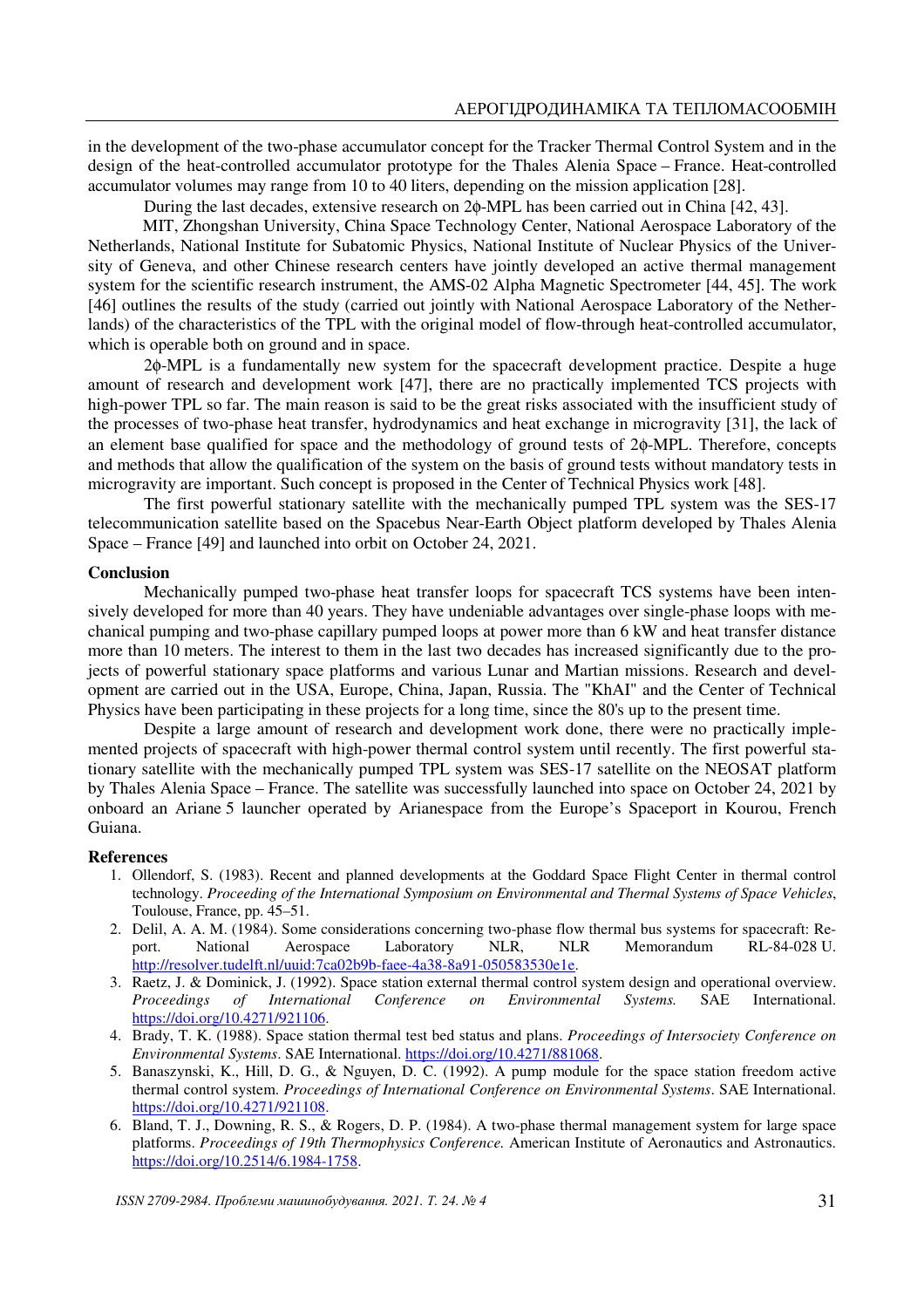- 7. Hill, D. G., Hsu, K., Parish, R., & Dominick, J. (1988). Reduced gravity and ground testing of a two-phase thermal management system for large spacecraft. *Proceedings of Intersociety Conference on Environmental Systems.* SAE International. https://doi.org/10.4271/881084.
- 8. Chambliss, J. (1992). The evolution of the space station freedom thermal control system. *Proceedings of International Conference on Environmental Systems.* SAE International. https://doi.org/10.4271/921105.
- 9. Kreeb, H., Möller, P., & Wulz, H. G. (1985). Development of a two-phase thermal cycle for European platforms. *Deutsche Gesellschaft für Luftund Raumfahrt, International Symposium*. Towards COLUMBUS and Space Station, Bonn – Bad Godesberg.
- 10. Nikonov, A. A., Gorbenko, G. A., & Blinkov, V. N. (1991). *Teploobmennyye kontury s dvukhfaznym teplonositelem dlya sistem termoregulirovaniya kosmicheskikh apparatov* [Heat exchange circuits with a twophase coolant for thermal control systems of spacecraft]. Moscow: Center for Scientific and Technical Information "Poisk", 302 p. (in Russian).
- 11. Romanov, S. Yu., Sementsov, A. N., Gorbenko, G. A., Gakal, P. G., & Yepifanov, K. S. (2002). *Analiz rabotosposobnosti dvukhfaznogo kontura teploperenosa v usloviyakh nevesomosti* [Analysis of the performance of a two-phase heat transfer circuit under zero gravity]. Proceedings of the Third Russian National Conference on Heat and Mass Transfer. *T. 5. Dvukhfaznyye techeniya. Dispersnyye potoki i poristyye sredy* [Vol. 5. Two-phase flows. Dispersed flows and porous media]. Moscow: Moscow Power Engineering Institute Publ., pp. 102–105 (in Russian).
- 12. Goncharov, K., Maidanik, Yu., & Fershtater, Yu. (1991). Capillary pumped loop for the systems of thermal regulation of spacecraft. *Proceedings of 4th ICES*, Florence, Oct. 21–24, 1991, pp. 125–129.
- 13. Gorbenko, G. A., Ganzha, Ye. P., Malukhin, K. A., Prokopenkov, A. A., Tsikhotskiy, V. M., Sementsov, A. N., & Linkova, I. Yu. (1996). *Dvukhfaznyy kontur teploperenosa Tsentralnoy sistemy teplootvoda rossiyskogo segmenta Mezhdunarodnoy kosmicheskoy stantsii «ALFA»* [Two-phase heat transfer circuit of the Central Heat Removal System of the Russian Segment of the International Space Station "ALFA]. *Aviatsionno-kosmicheskaya tekhnika i tekhnologiya* – *Aerospace engineering and technology*, pp. 136–147 (in Russian).
- 14. Grigoriev, Y. I., Cykhotsky, V. M., Prokhorov, Y. M., Surguchev, O. V., Gorbenko, G. A., Blinkov, V. N., Teniakov, I. E., & Malukhin, C. A. (1996). Two-phase heat transfer loop of central thermal control system of the International Space Station ALPHA Russian Segment. *Proceedings of National Heat Transfer Conference*. Houston, Texas, USA. pp. 9–18.
- 15. Sementsov, A. N. (2003). *Modelirovaniye dvukhfaznogo kontura teploperenosa tsentralizovannoy sistemy teplootvoda rossiyskogo segmenta mezhdunarodnoy kosmicheskoy stantsii v usloviyakh kosmicheskogo poleta* [Modeling of a two-phase heat transfer circuit of the centralized heat removal system of the Russian segment of the International Space Station in space flight conditions]: Ph.D. dissertation abstract. S. P. Korolev Rocket and Space Corporation Energia, Moscow (in Russian).
- 16. Cykhotsky, V. M., Sementsov, A. N., Grigoriev, Y. I., Prokhorov, Y. M., Gorbenko, G. A., Malukhin, C. A., & Ganja, E. P. (1999). Development and analysis of control methods of the International Space Station "ALPHA" Russian Segment Central Two-Phase Thermal Control System parameters. *AIP Conference Proceedings*, vol. 458, pp. 848–853. https://doi.org/10.1063/1.57706.
- 17. Tsikhotskiy, V. M., Prokhorov, Yu. M., Sementsov, A. N., Linkova, I. Yu., Gorbenko, G. A., Yepifanov, K. S., Bednov, S. M., Bednov, P. D., Vezhnevets, P. D., Golikov, A. N., Desyatov, A. V., & Lukyanov, Yu. M. (1999). *Letnaya eksperimentalnaya ustanovka – model dvukhfaznogo kontura teploperenosa rossiyskogo segmenta Mezhdunarodnoy kosmicheskoy stantsii* [Flight experimental setup - model of a two-phase heat transfer circuit of the Russian segment of the International Space Station]. *Aviatsionno-kosmicheskaya tekhnika i tekhnologiya* – *Aerospace engineering and technology*, iss. 13, pp. 41–49 (in Russian).
- 18. Iepifanov, K. S. (2004). *Parametrychna identyfikatsiia robochykh protsesiv enerhetychnykh ustanovok z dvofaznym teplonosiiem dlia kosmichnykh aparativ* [Parametric identification of working processes of power plants with two-phase coolant for spacecraft]: Ph.D. dissertation abstract. National Aerospace University "Kharkiv Aviation Institute", Kharkiv, 33 p. (in Ukrainian).
- 19. Khramov, S. M. (2004). *Eksperimentalnyye i raschetnyye issledovaniya perspektivnykh dvukhfaznykh sistem obespecheniya teplovogo rezhima kosmicheskikh apparatov i ikh elementov* [Experimental and computational studies of promising two-phase systems for ensuring the thermal regime of spacecraft and their elements]: Ph.D. dissertation abstract. Keldysh Research Center, Moscow, 23 p. (in Russian).
- 20. Basov, A. A., Leksin, M. A., & Prokhorov, Yu. M. (2017). *Dvukhfaznyy kontur sistemy obespecheniya teplovogo rezhima nauchno-energeticheskogo modulya. Chislennoye modelirovaniye gidravlicheskikh kharakteristik* [Twophase contour of the system for ensuring the thermal regime of the scientific-power module. Numerical simulation of hydraulic characteristics]. *Kosmicheskaya tekhnika i tekhnologii* – *Space engineering and technolo*gy, no. 2, pp. 80–89 (in Russian).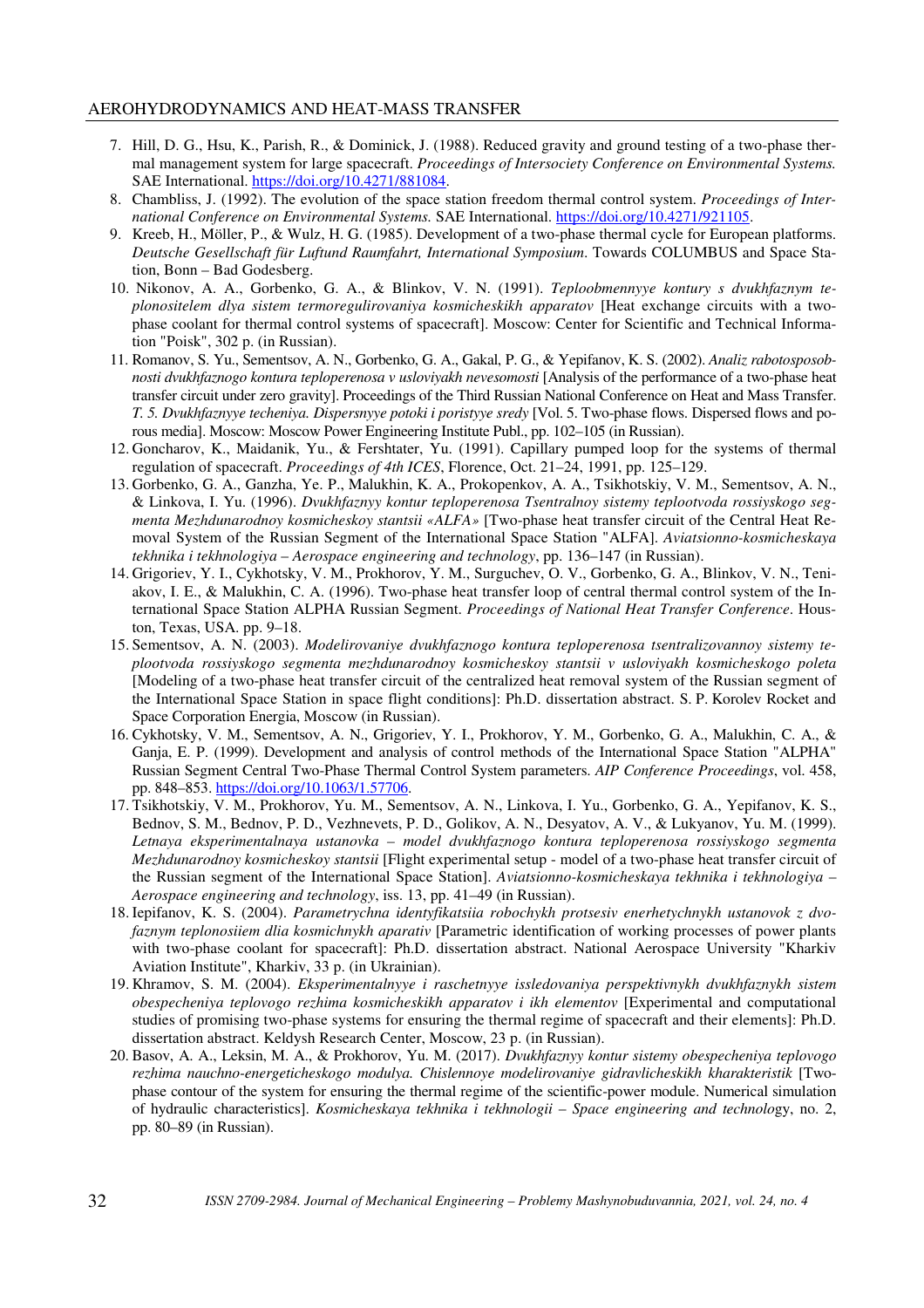- 21. *Satellite Industry Association. State of the Satellite Industry Report: 2021* https://sia.org/news-resources/stateof-the-satellite-industry-report/
- 22. Merino, A.-S., Hugon, J., Cailloce, Y., Michard, F., Tjiptahardia, T., Larue de Tournemine, A., & Laporte, C. (2010). Development of a two-phase mechanically pumped loop (2ФMPDL) for the thermal dissipation management of an active antenna. *Proceedings of 40th International Conference on Environmental Systems*. American Institute of Aeronautics and Astronautics. https://doi.org/10.2514/6.2010-6032.
- 23. Gakal, P. G., Ruzaykin, V. I., Turna, R. Yu., Chayka, D. V., Timoshchenko, V. M., & Ivanenko, N. I. (2011). *Eksperimentalnyy stend dlya issledovaniya teplogidravlicheskikh protsessov v sisteme termoregulirovaniya telekommunikatsionnogo sputnika* [Experimental stand for the study of thermohydraulic processes in the thermal control system of a telecommunications satellite]. *Aviatsionno-kosmicheskaya tekhnika i tekhnologiya* – *Aerospace Engineering and Technology*, no. 5, pp. 21–30 (in Russian).
- 24. Gorbenko, G., Koval, P., Yepifanov, K., Gakal, P., & Turna, R. (2020). Mathematical model of heat-controlled accumulator (HCA) for microgravity conditions. *SAE International Journal of Aerospace*, vol. 13, iss. 1, pp. 5–23. https://doi.org/10.4271/01-13-01-0001.
- 25. Hugon, J. & Larue de Tournemine, A. (2008). Development of a two-phase mechanically pumped loop (2ΦMPL) for the thermal control of telecommunication satellites. *Proceedings of International Two-Phase Thermal Control Technology Workshop*, ESTEC, The Netherlands.
- 26. Chaix, A., Hugon, J., Hugonnot, P., & Delmas, A. (2014). Development of a two-phase mechanically pumped loop (2ΦMPL) for the thermal dissipation management of spacecraft: Simulation and test results. *Proceedings of 44th International Conference on Environmental Systems*. Tucson, Arizona, 17 p. http://hdl.handle.net/2346/59598.
- 27. van Es, J., van Gerner, H. J., van Benthem, R. C., Lapensée, S., & Schwaller, D. (2016). Component developments in europe for mechanically pumped loop systems (MPLs) for cooling applications in space. *Proceedings of 46th International Conference on Environmental Systems*, Vienna, Austria, 14 p. https://ttuir.tdl.org/bitstream/handle/2346/67589/ICES\_2016\_196.pdf?sequence=1.
- 28. SES-17 Successfully Launched on Ariane 5. SES: official site. https://www.ses.com/press-release/ses-17 successfully-launched-ariane-5.
- 29. Ponnappan, R., Donovan, B., & Chow, L. (2002). High-power thermal management issues in space-based systems. *AIP Conference Proceedings*, vol. 608, iss. 1. https://doi.org/10.1063/1.1449709.
- 30. Bhandari, P., Birur, G. C., Bame, D., Mastropietro, A. J., Karlmann, P., Liu, Y., & Miller, J. (2013). Performance of the mechanically pumped fluid loop rover heat rejection system used for thermal control of the Mars science laboratory curiosity rover on the surface of Mars. *Proceedings of 43rd International Conference on Environmental Systems.* American Institute of Aeronautics and Astronautics. https://doi.org/10.2514/6.2013-3323.
- 31. Sunada, E. (2016). A two-phase mechanically pumped fluid loop for thermal control of deep space science mis-<br>sions. Proceedings of 46th International Conference on Environmental Systems. sions. *Proceedings of 46th International Conference on Environmental Systems*. http://hdl.handle.net/2346/67545.
- 32. Furst, B., Sunada, E., Cappucci, S., Bhandari, P., Daimaru, T., & Nagai, H. (2017). A comparison of system architectures for a mechanically pumped two-phase thermal control system. *Proceedings of 47th International Conference on Environmental Systems*. http://hdl.handle.net/2014/46384.
- 33. (2015). NASA Technology Roadmaps, TA 14: Thermal Management Systems: Report. NASA, Washington D.C., 97 p. https://www.nasa.gov/sites/default/files/atoms/files/2015\_nasa\_technology\_roadmaps\_ta\_14\_thermal\_management\_fin al.pdf.
- 34. Ellis, M. C. & Kurwitz, R. C. (2016). Development of a pumped two-phase system for spacecraft thermal control. *46th International Conference on Environmental Systems*, Vienna, Austria, pp. 1–16.
- 35. (2013). Advanced Cooling Technologies Inc., Multi-phase pump system and method of pumping a two-phase fluid stream: Pat. US20140246095A1. USA.
- 36. Bugby, D. (2007). Multi-evaporator hybrid two phase loop cooling system for small satellites. *Proceedings of 21st Annual AIAA/USU Conference on Small Satellites*, Logan, Utah. https://digitalcommons.usu.edu/cgi/viewcontent.cgi?article=1501&context=smallsat.
- 37. Hoang, T. T., Baldauff, R. W., & Cheung, K. H. (2007). Hybrid two-phase mechanical / capillary pumped loop for high-capacity heat transport. *Proceedings of International Conference on Environmental Systems.* SAE International. https://doi.org/10.4271/2007-01-3198.
- 38. Lee, S. H., Mudawar, I., & Hasan, M. M. (2016). Thermal analysis of hybrid single-phase, two-phase and heat pump thermal control system (TCS) for future spacecraft. *Applied Thermal Engineering*, vol. 100, pp. 190–214. https://doi.org/10.1016/j.applthermaleng.2016.01.018.
- 39. Delil, A. A. M., Heemskerk, J. F., Mastenbroek, O., Dubois, M., van Oost, S., Coesel, M. J. N., Supper, W., & Aceti, R. (1995). TPX for in-orbit demonstration of two-phase heat transport technology-evaluation of flight &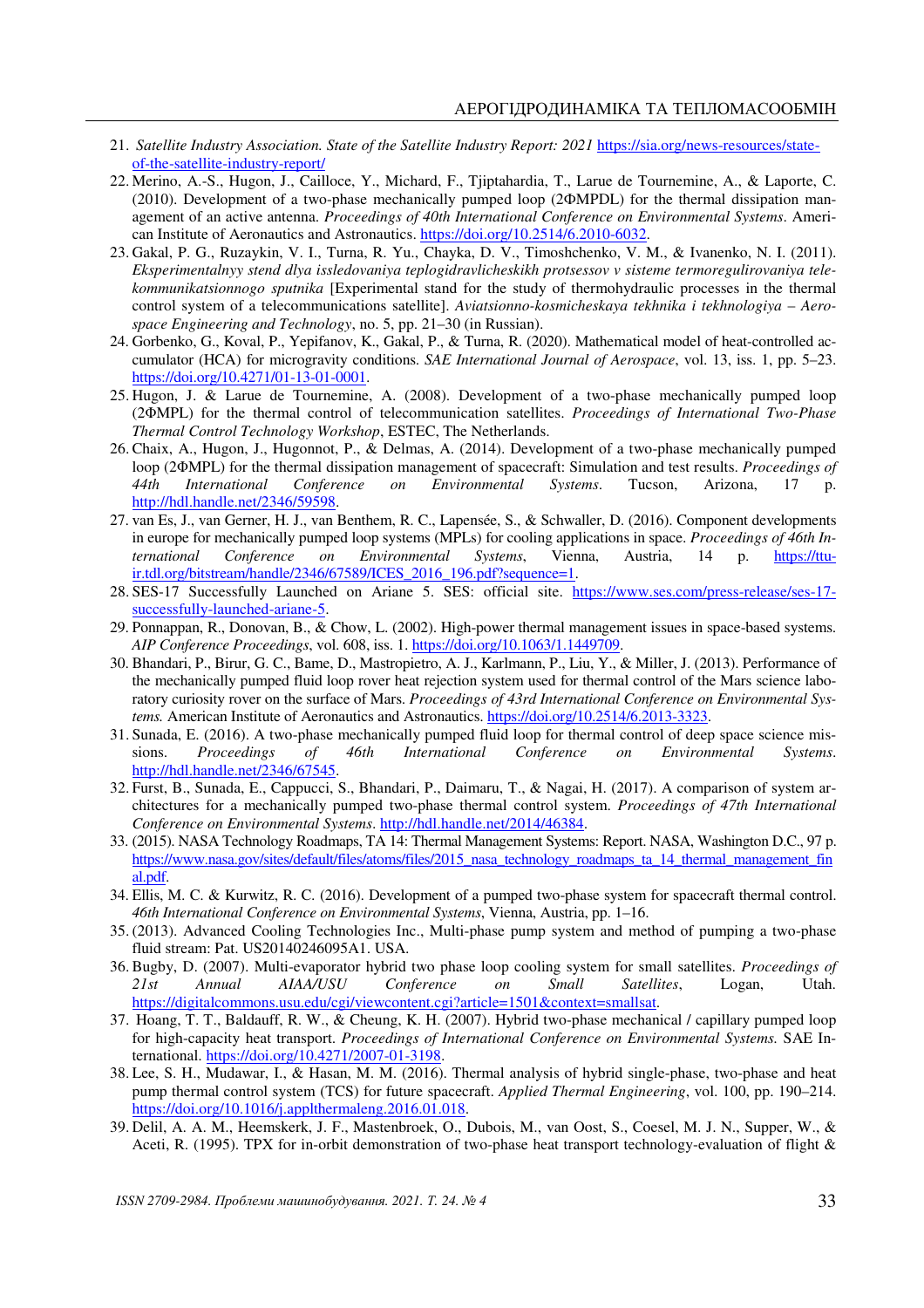post-flight experiment results. *Proceedings of International Conference on Environmental Systems*. SAE International. https://doi.org/10.4271/951510.

- 40. van Es, J., Pauw, A., van Donk, G., van Gerner, H. J., Laudi, E., He, Z., Gargiulo, C., & Verlaat, B. (2013). AMS02 tracker thermal control cooling system commissioning and operational results. *Proceedings of 43rd International Conference on Environmental Systems*. American Institute of Aeronautics and Astronautics. https://doi.org/10.2514/6.2013-3389.
- 41. Alberti, G., Alvino, A., Ambrosi, G., Bardet, M., Battison, R., Borsini, R., Cao, S., Cao, J., Chen, Y., Es, J., Gargiulo, C., Guo, K., Guo, L., Zhenhui, H., Zhencheng, H., Koutsenko, V., Laudi, E., Lebedev, A., Lee, S., Li, T., & Zwartbol, T. (2013). Development of a thermal control system with mechanically pumped  $CO<sub>2</sub>$  two phase loops for the AMS-02 tracker on the ISS. Cornell University. https://arxiv.org/abs/1302.4294.
- 42. Liu, J., He, Y. F., Zhou, E. Z., & Zhao, W. J. (2011). Experimental investigation on the accumulator liquid distribution of mechanically pumped cooling system. *Applied Mechanics and Materials,* vol. 84–85, pp. 254–258. https://doi.org/10.4028/www.scientific.net/amm.84-85.254.
- 43. Wang, Z. R., Zhang, X. B., Wen, S. Z., Huang, Z. C., Mo, D. C., Xue, Y. Q., & He, Z. H. (2017). Design and performance of a mechanically pumped two-phase loop to support the evaporation-condensation experiments on the TZ1. *Case Studies in Thermal Engineering,* vol. 10, pp. 650–655. https://doi.org/10.1016/j.csite.2017.11.008.
- 44. Zhang, Z., Sun, X. H., Tong, G. N., Huang, Z. C., He, Z. H., Pauw, A., van Es, J., Battiston, R., Borsini, S., Laudi, E., Verlaat, B., & Gargiulo, C. (2011). Stable and self-adaptive performance of mechanically pumped CO2 twophase loops for AMS-02 tracker thermal control in vacuum. *Applied Thermal Engineering*, vol. 31, iss. 17–18, pp. 3783–3791. https://doi.org/10.1016/j.applthermaleng.2011.07.015.
- 45. Delil, A. A. M. (2002). Two-phase developments for the international space station ISS: AMS-2 TTCS, a mechanically pumped two-phase  $CO<sub>2</sub>$  cooling loop for the alpha magnetic spectrometer tracker experiment-CIMEX-3, versatile two-phase loop for the fluid science laboratory. *Texas Academical Science*, vol. 48, pp. 107–118.
- 46. Meng, Q., Zhao, Z., Zhang, T., van Es, J., Pauw, A., Zhang, H., & Yan, Y. (2020). Experimental study on the transient behaviors of mechanically pumped two-phase loop with a novel accumulator for thermal control of space camera payload. *Applied Thermal Engineering*, vol. 179, Article ID 115714. https://doi.org/10.1016/j.applthermaleng.2020.115714.
- 47. Turna, R. Yu. & Godunov, A. M. (2021). *Sostoyaniye razrabotok dvukhfaznykh sistem termoregulirovaniya kosmicheskikh apparatov* [State of development of two-phase thermal control systems for spacecraft] *Aviatsionnokosmicheskaya tekhnika i tekhnologiya* – *Aerospace Engineering and Technology*, no. 2, pp. 36–51 (in Russian).
- 48. Turna, R. Yu. (2021). *Razrabotka kontseptsii dvukhfaznoy sistemy teplootvoda sputnika* [Development of the concept of a two-phase heat removal system for a satellite]. *Aviatsionno-kosmicheskaya tekhnika i tekhnologiya* – *Aerospace Engineering and Technology*, no. 1, pp. 31–46 (in Russian).
- 49. SES-17 to launch on 22 October. SES: official site. https://www.ses.com/press-release/ses-17-launch-22-october.

*Received 18 October 2021* 

# **Ретроспективний огляд розробок двофазних контурів теплопереносу з насосним прокачуванням теплоносія для систем забезпечення теплового режиму космічних апаратів**

# $^1\Gamma$ . О. Горбенко,  $^2\Pi$ . Г. Гакал,  $^1$ Р. Ю. Турна,  $^2$ А. М. Годунов

<sup>1</sup> Центр технічної фізики «ЦТФ», 61070, Україна, м. Харків, вул. Чкалова, 17

<sup>2</sup> Національний аерокосмічний університет ім. М. Є. Жуковського «Харківський авіаційний інститут», 61070, Україна, м. Харків, вул. Чкалова, 17

*Основні питання, пов'язані з розробкою двофазних контурів теплопереносу з механічним прокачуванням теплоносія для систем забезпечення теплового режиму космічних апаратів з великою енергоозброєністю, сфо*рмульовані ще на початку 80-х. Вони мають незаперечні переваги порівняно з однофазними контурами з меха*нічним прокачуванням і двофазними контурами з капілярним прокачуванням за потужності понад 6 кВт і відстані теплопереносу понад 10 м. Інтенсивні дослідження і розробки таких систем розпочаті в США спільно з європейськими, канадськими і японськими фахівцями у зв'язку з планами створення нових космічних апаратів великої потужності і проєктом орбітальної станції Freedom. У 90-ті роки в РКК «Енергія» іме*ні С. П. Корольова (Росія) велися роботи зі створення двофазного контуру теплопереносу з механічним прока*чуванням теплоносія для російського сегменту Міжнародної космічної станції (МКС) потужністю 20–30 кВт. Для цього були задіяні провідні дослідницькі організації колишнього СРСР. Інтерес до двофазних контурів в останні два десятиліття істотно зріс через проекти потужних стаціонарних космічних платформ та різних*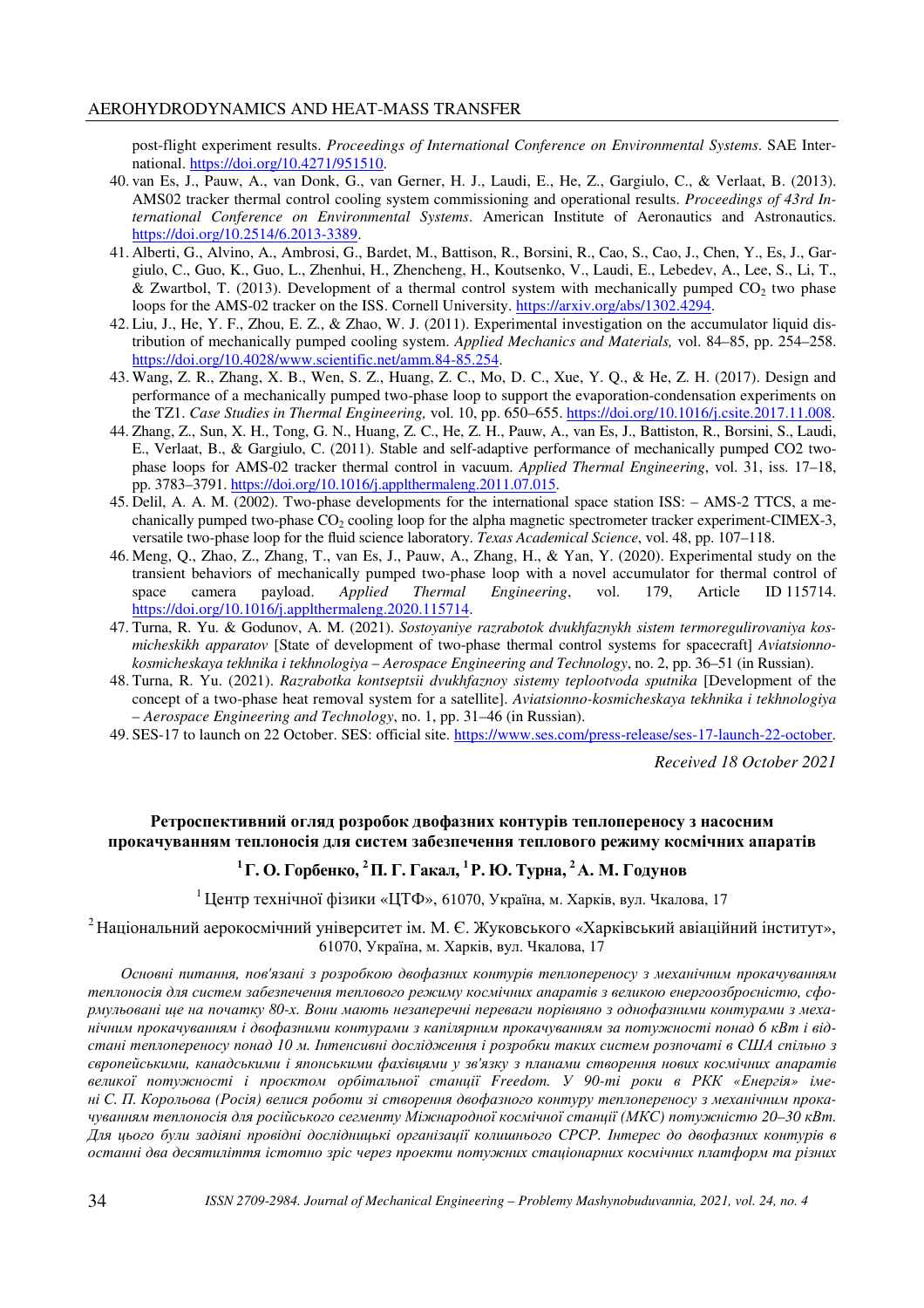*місячних і марсіанських місій. У статті поданий ретроспективний огляд світових розробок двофазних контурів теплопереносу з механічним прокачуванням теплоносія для систем забезпечення теплового режиму косміч*них апаратів з великою енергоозброєністю з початку 80-х років дотепер. Розглянуто участь у розробках вче*них та інженерів Національного аерокосмічного університету «ХАІ» та Центру технічної фізики (Харків, Україна). Висвітлено основні напрями досліджень, результати розробок та науково-технічні проблеми на шляху практичної реалізації двофазної системи. Незважаючи на великий обсяг виконаних пошукових і дослідноконструкторських робіт, до недавнього часу не було практично реалізованих проектів космічних апаратів з двофазним контуром теплопереносу великої потужності. Першим потужним стаціонарним супутником з двофазним контуром теплопереносу став супутник SES-17 на платформі NEOSAT компанії Thales Alenia Space-France. Супутник виведений на орбіту 24 жовтня 2021 року ракетою Ariane-5 з космодрому Куру, Французька Гвіана.* 

*Ключові слова: космічний апарат; система терморегулювання; двофазний контур теплопереносу з механічним прокачуванням теплоносія.* 

#### **Література**

- 1. Ollendorf S. Recent and planned developments at the Goddard Space Flight Center in thermal control technology. *Proc. Intern. Symposium on Environmental and Thermal Systems of Space Vehicles*, Toulouse, France. 1983. P. 45–51.
- 2. Delil A. A. M. Some considerations concerning two-phase flow thermal bus systems for spacecraft: Report. National Aerospace Laboratory NLR, NLR Memorandum RL-84-028 U. http://resolver.tudelft.nl/uuid:7ca02b9bfaee-4a38-8a91-050583530e1e.
- 3. Raetz J., Dominick J. Space station external thermal control system design and operational overview. *Proc. Intern. Conf. on Environmental Systems.* SAE International. 1992. https://doi.org/10.4271/921106.
- 4. Brady T. K. Space station thermal test bed status and plans. *Proc. Intersociety Conf. on Environmental Systems*. SAE International. 1988. https://doi.org/10.4271/881068.
- 5. Banaszynski K., Hill D. G., Nguyen D. C. A pump module for the space station freedom active thermal control system. *Proc. Intern. Conf. on Environmental Systems*. SAE International. 1992. https://doi.org/10.4271/921108.
- 6. Bland T. J., Downing R. S., Rogers D. P. A two-phase thermal management system for large space platforms. *Proc. 19th Thermophysics Conf.* American Institute of Aeronautics and Astronautics. 1984. https://doi.org/10.2514/6.1984-1758.
- 7. Hill D. G., Hsu K., Parish R., Dominick J. Reduced gravity and ground testing of a two-phase thermal management system for large spacecraft. *Proc. Intersociety Conf. on Environmental Systems.* SAE International. 1988. https://doi.org/10.4271/881084.
- 8. Chambliss J. The evolution of the space station freedom thermal control system. *Proc. Intern. Conf. on Environmental Systems.* SAE International. 1992. https://doi.org/10.4271/921105.
- 9. Kreeb H., Möller P., Wulz H. G. Development of a two-phase thermal cycle for European platforms. *Deutsche Gesellschaft für Luftund Raumfahrt, Int. Symp*. Towards COLUMBUS and Space Station, Bonn – Bad Godesberg. 1985.
- 10. Никонов А. А., Горбенко Г. А., Блинков В. Н. Теплообменные контуры с двухфазным теплоносителем для систем терморегулирования космических аппаратов. М.: Центр НТИ «Поиск», 1991. 302 с.
- 11. Романов С. Ю., Семенцов А. Н., Горбенко Г. А., Гакал П. Г., Епифанов К. С. Анализ работоспособности двухфазного контура теплопереноса в условиях невесомости. Тр. Третьей Рос. нац. конф. по тепломассообмену. Т. 5. Двухфазные течения. Дисперсные потоки и пористые среды. М.: Моск. энерг. ин-т, 2002. С. 102–105.
- 12. Goncharov K., Maidanik Yu., Fershtater Yu. Capillary pumped loop for the systems of thermal regulation of spacecraft. *Proc. 4th ICES*. Florence, Oct. 21–24, 1991. P. 125–129.
- 13. Горбенко Г. А., Ганжа Е. П., Малухин К. А., Прокопенков А. А., Цихоцкий В. М., Семенцов А. Н., Линькова И. Ю. Двухфазный контур теплопереноса Центральной системы теплоотвода российского сегмента Международной космической станции «АЛЬФА». *Авиац.-косм. техника и технология*: Сб. науч. тр. Харьков: Харьк. авиац. ин-т им. Н. Е. Жуковского, 1996. С. 136–147.
- 14. Grigoriev Y. I., Cykhotsky V. M., Prokhorov Y. M., Surguchev O. V., Gorbenko G. A., Blinkov V. N., Teniakov I. E., Malukhin C. A. Two-phase heat transfer loop of central thermal control system of the International Space Station ALPHA Russian Segment. *Proc. National Heat Transfer Conf*. Houston, Texas, USA. 1996. P. 9–18.
- 15. Семенцов А. Н. Моделирование двухфазного контура теплопереноса централизованной системы теплоотвода российского сегмента международной космической станции в условиях космического полета: автореф. дис. ... канд. техн. наук: 05.07.03 / Ракетно-космическая корпорация «Энергия» имени С. П. Королёва, М., 2003.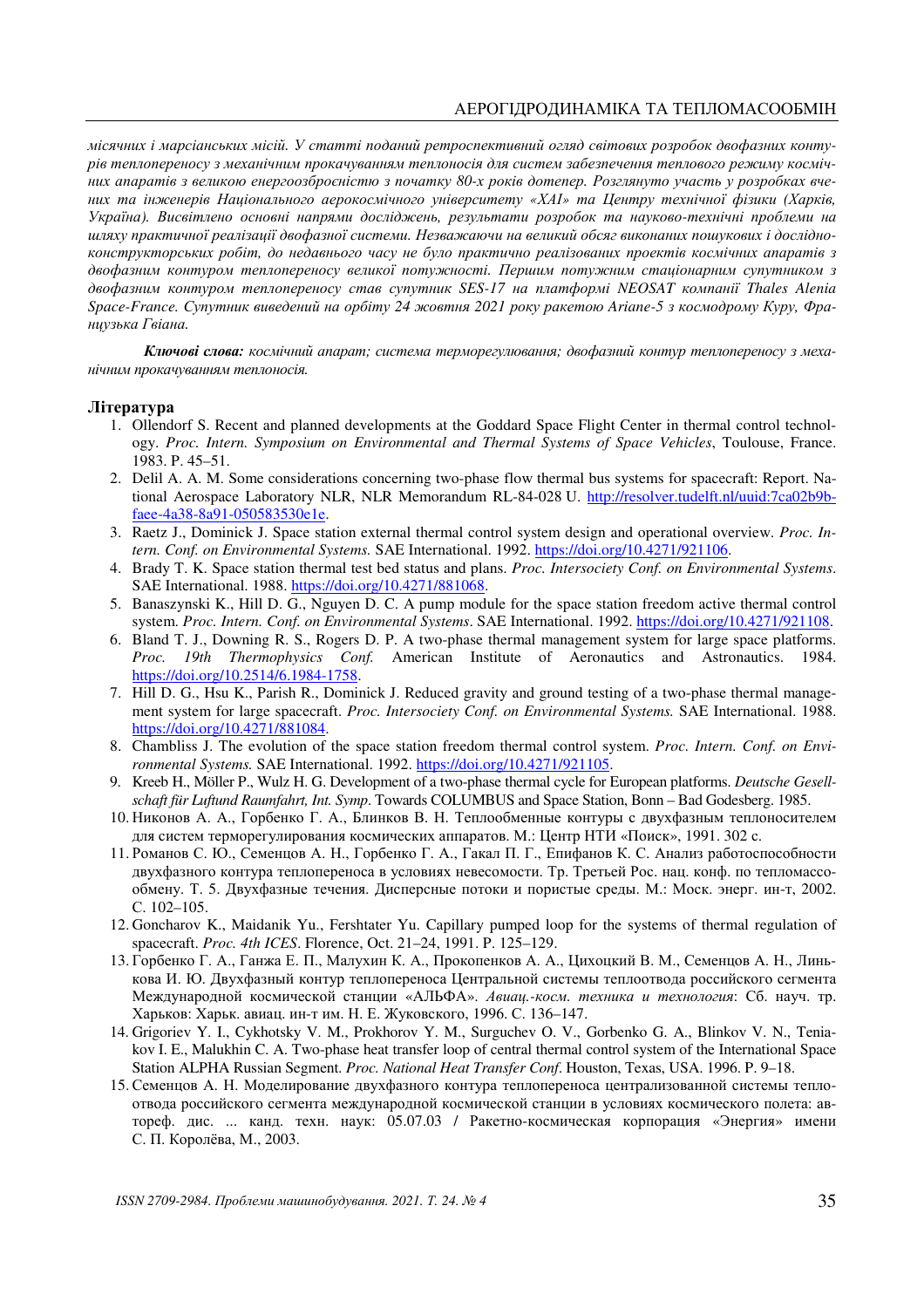- 16. Cykhotsky V. M., Sementsov A. N., Grigoriev Y. I., Prokhorov Y. M., Gorbenko G. A., Malukhin C. A., Ganja E. P. Development and analysis of control methods of the International Space Station "ALPHA" Russian Segment Central Two-Phase Thermal Control System parameters. *AIP Conf. Proc*. 1999. Vol. 458. P. 848–853. https://doi.org/10.1063/1.57706.
- 17. Цихоцкий В. М., Прохоров Ю. М., Семенцов А. Н., Линькова И. Ю., Горбенко Г. А., Епифанов К. С., Беднов С. М., Беднов П. Д., Вежневец П. Д., Голиков А. Н., Десятов А. В., Лукьянов Ю. М. Летная экспериментальная установка – модель двухфазного контура теплопереноса российского сегмента Международной космической станции. *Авиац.-косм*. *техника и технология*: Сб. науч. тр. Харьков: Харьк. авиац. ин-т им. Н. Е. Жуковского, 1999. Вып. 13. С. 41–49.
- 18. Єпіфанов К. С. Параметрична ідентифікація робочих процесів енергетичних установок з двофазним теплоносієм для космічних апаратів: автореф. дис. ... канд. техн. наук: 05.07.05 / Нац. аерокосм. ун-т ім. М. Є. Жуковського «Харк. авіац. ін-т». Харків, 2004. 33 с.
- 19. Храмов С. М. Экспериментальные и расчетные исследования перспективных двухфазных систем обеспечения теплового режима космических аппаратов и их элементов: автореф. дис. ... канд. техн. наук: 05.07.05 / Исследовательский центр имени М.В. Келдыша, М., 2003. 23 с.
- 20. Басов А. А., Лексин М. А., Прохоров Ю. М. Двухфазный контур системы обеспечения теплового режима научно-энергетического модуля. Численное моделирование гидравлических характеристик. *Косм. техника и технологии.* 2017. № 2. С. 80–89.
- 21. *Satellite Industry Association. State of the Satellite Industry Report: 2021*. https://sia.org/news-resources/stateof-the-satellite-industry-report/.
- 22. Merino A.-S., Hugon J., Cailloce Y., Michard F., Tjiptahardia T., Larue de Tournemine A., Laporte C. Development of a two-phase mechanically pumped loop (2ФMPDL) for the thermal dissipation management of an active antenna. *Proc. 40th Intern. Conf. on Environmental Systems*. American Institute of Aeronautics and Astronautics. 2010. https://doi.org/10.2514/6.2010-6032.
- 23. Гакал П. Г., Рузайкин В. И., Турна Р. Ю., Чайка Д. В., Тимощенко В. М., Иваненко Н. И. Экспериментальный стенд для исследования теплогидравлических процессов в системе терморегулирования телекоммуникационного спутника. *Авиац.-косм. техника и технология*. 2011. № 5. С. 21–30.
- 24. Gorbenko G., Koval P., Yepifanov K., Gakal P., Turna R. Mathematical model of heat-controlled accumulator (HCA) for microgravity conditions. *SAE Intern. J. Aerospace*. 2020. Vol. 13. Iss. 1. P. 5–23. https://doi.org/10.4271/01-13-01-0001.
- 25. Hugon J., Larue de Tournemine A. Development of a two-phase mechanically pumped loop (2ΦMPL) for the thermal control of telecommunication satellites. *Proc. Intern. Two-Phase Thermal Control Technology Workshop*, ESTEC, The Netherlands. 2008.
- 26. Chaix A., Hugon J., Hugonnot P., Delmas A. Development of a two-phase mechanically pumped loop (2ΦMPL) for the thermal dissipation management of spacecraft: Simulation and test results. *Proc. 44th Intern. Conf. on Environmental Systems*. Tucson, Arizona. 2014. http://hdl.handle.net/2346/59598.
- 27. van Es J., van Gerner H. J., van Benthem R. C., Lapensée S., Schwaller D. Component developments in europe for mechanically pumped loop systems (MPLs) for cooling applications in space. *Proc. 46th Intern. Conf. on Environmental Systems*, Vienna, Austria, 2016. 14 p. https://ttu-ir.tdl.org/bitstream/handle/2346/67589/ICES\_2016\_196.pdf?sequence=1.
- 28. SES-17 Successfully Launched on Ariane 5. SES: official site. https://www.ses.com/press-release/ses-17 successfully-launched-ariane-5.
- 29. Ponnappan R., Donovan B., Chow L. High-power thermal management issues in space-based systems. *AIP Conf. Proc.* 2002. Vol. 608. Iss. 1. https://doi.org/10.1063/1.1449709.
- 30. Bhandari P., Birur G. C., Bame D., Mastropietro A. J., Karlmann P., Liu Y., Miller J. Performance of the mechanically pumped fluid loop rover heat rejection system used for thermal control of the Mars science laboratory curiosity rover on the surface of Mars. *Proc. 43rd Intern. Conf. on Environmental Systems.* American Institute of Aeronautics and Astronautics. 2013. https://doi.org/10.2514/6.2013-3323.
- 31. Sunada E. A two-phase mechanically pumped fluid loop for thermal control of deep space science missions. *Proc. 46th Intern. Conf. on Environmental Systems*. 2016. http://hdl.handle.net/2346/67545.
- 32. Furst B., Sunada E., Cappucci S., Bhandari P., Daimaru T., Nagai H. A comparison of system architectures for a mechanically pumped two-phase thermal control system. *Proc. 47th Intern. Conf. on Environmental Systems*. 2017. http://hdl.handle.net/2014/46384.
- 33. NASA Technology Roadmaps, TA 14: Thermal Management Systems:Report. NASA, Washington D.C. 2015. 97 p. https://www.nasa.gov/sites/default/files/atoms/files/2015\_nasa\_technology\_roadmaps\_ta\_14\_thermal\_management\_fi nal.pdf.
- 34. Ellis M. C., Kurwitz R. C. Development of a pumped two-phase system for spacecraft thermal control. *Proc. 46th Intern. Conf. on Environmental Systems*, Vienna, Austria. 2016. P. 1–16.